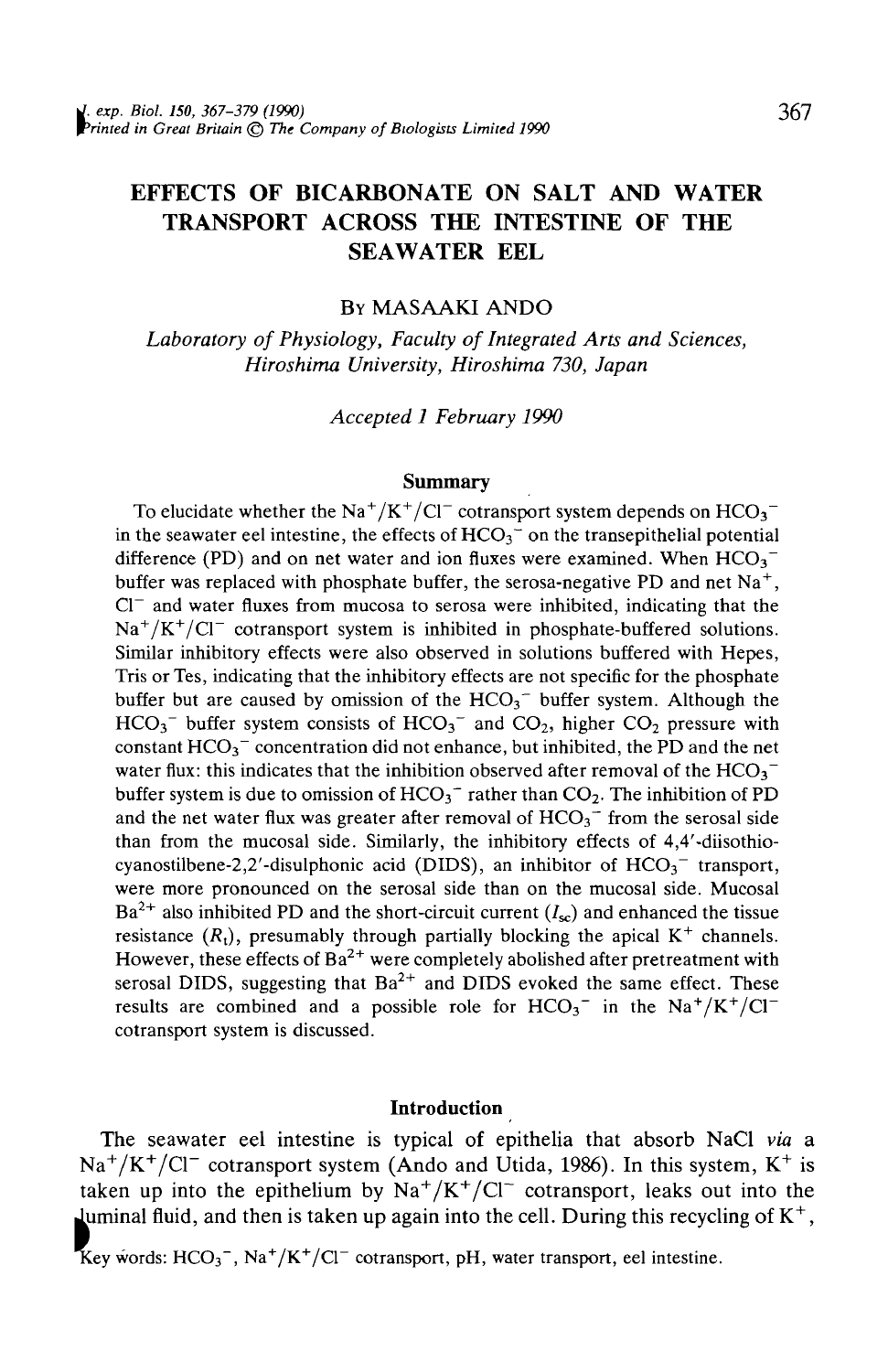NaCl is transported to the serosal side, and water follows the NaCl flow. The  $K^+$ leakage from the cell to the mucosal fluid causes the serosa-negative PD. A similar cotransport system has also been reported in the flounder intestine (Halm *et al.* 1985) and the cortical thick ascending limb of Henle's loop of rabbit kidney (Greger *et al.* 1983). However, in these epithelia the  $Na^{+}/K^{+}/Cl^{-}$  cotransport system is independent of  $HCO<sub>3</sub><sup>-</sup>$  (Greger *et al.* 1983; Halm *et al.* 1985). In contrast, Field *et al.* (1978) found that net Cl<sup>-</sup> absorption in the flounder intestine is more than twice as great at a  $HCO_3^-$  concentration of 20 mmol  $l^{-1}$  than it is at 5 mmol1<sup>-1</sup>. To elucidate whether the cotransport system depends on  $HCO_3^-$  in the seawater eel intestine, I examined the effects of  $HCO<sub>3</sub><sup>-</sup>$  on PD and the net water and ion fluxes. The results indicate that, at least in the seawater eel intestine, the Na<sup>+</sup>/K<sup>+</sup>/Cl<sup>-</sup> cotransport system depends on  $HCO_3^-$ .

### **Materials and methods**

Japanese cultured eels *Anguilla japonica,* weighing 200-240 g, were obtained from a commercial supplier and kept in seawater aquaria at  $20^{\circ}$ C for more than 1 week before use. After decapitation, the intestine was excised and stripped of its serosal muscle layers. The intestine was everted and bathed at 20°C in various Ringer's solutions. The serosal side was perfused with various Ringer's solutions at a constant rate (around  $170 \mu l \text{ min}^{-1}$ ), and the effluent collected every 10 min. The net water flux was calculated directly from the difference between the rates of effluent and perfusate flow. Details for simultaneous measurement of net water flux and PD were as described previously (Ando *etal.* 1986). In some preparations, net Na<sup>+</sup>, K<sup>+</sup> and Cl<sup>-</sup> fluxes were also measured simultaneously from the collected volume and ionic concentrations, as described previously (Ando, 1983). Sodium and potassium concentrations were measured by flame photometry (Hiranuma, FPF-2A) and chloride concentration was determined with a chloride counter (Hiranuma, CL-5M).

Table 1 shows the compositions of the various Ringer's solutions. Bicarbonate Ringer is the normal solution and is bubbled with a 95 %  $O_2/5$  %  $CO_2$  gas mixture (pH7.4). In other solutions, NaHCO<sub>3</sub> was replaced with Na<sub>2</sub> HPO<sub>4</sub>, Hepes, Tris or Tes. These solutions were gassed with 100 %  $O_2$ , and the pH was adjusted to 7.4 with HCl or NaOH. The osmolarity was adjusted with NaCl or  $Na<sub>2</sub>SO<sub>4</sub>$ . All solutions contained  $5 \text{ mmol} l^{-1}$  L-alanine and  $5 \text{ mmol} l^{-1}$  p-glucose to maintain higher PD and water transport (see Ando, 1987, 1988). The extracellular fluid pH was monitored with a pH meter (TOA, HM-5B), a pH electrode (TOA, GS-195C) and a recorder (TOA, EPR-200A).

When the ratio of  $O_2$  and  $CO_2$  gases was altered, the flow rates of  $O_2$  and  $CO_2$ were controlled with purge meter (Ueshima, 1355V) and mass flow systems (STEC, SEC-400 Mark 3), respectively.

Some stripped intestines were mounted in the Ussing chamber, and the PD, the short-circuit current  $(I_{\rm sc})$  and the tissue resistance  $(R_1)$  were measured simu taneously every 10 min. In this preparation, the serosal fluid was the normaT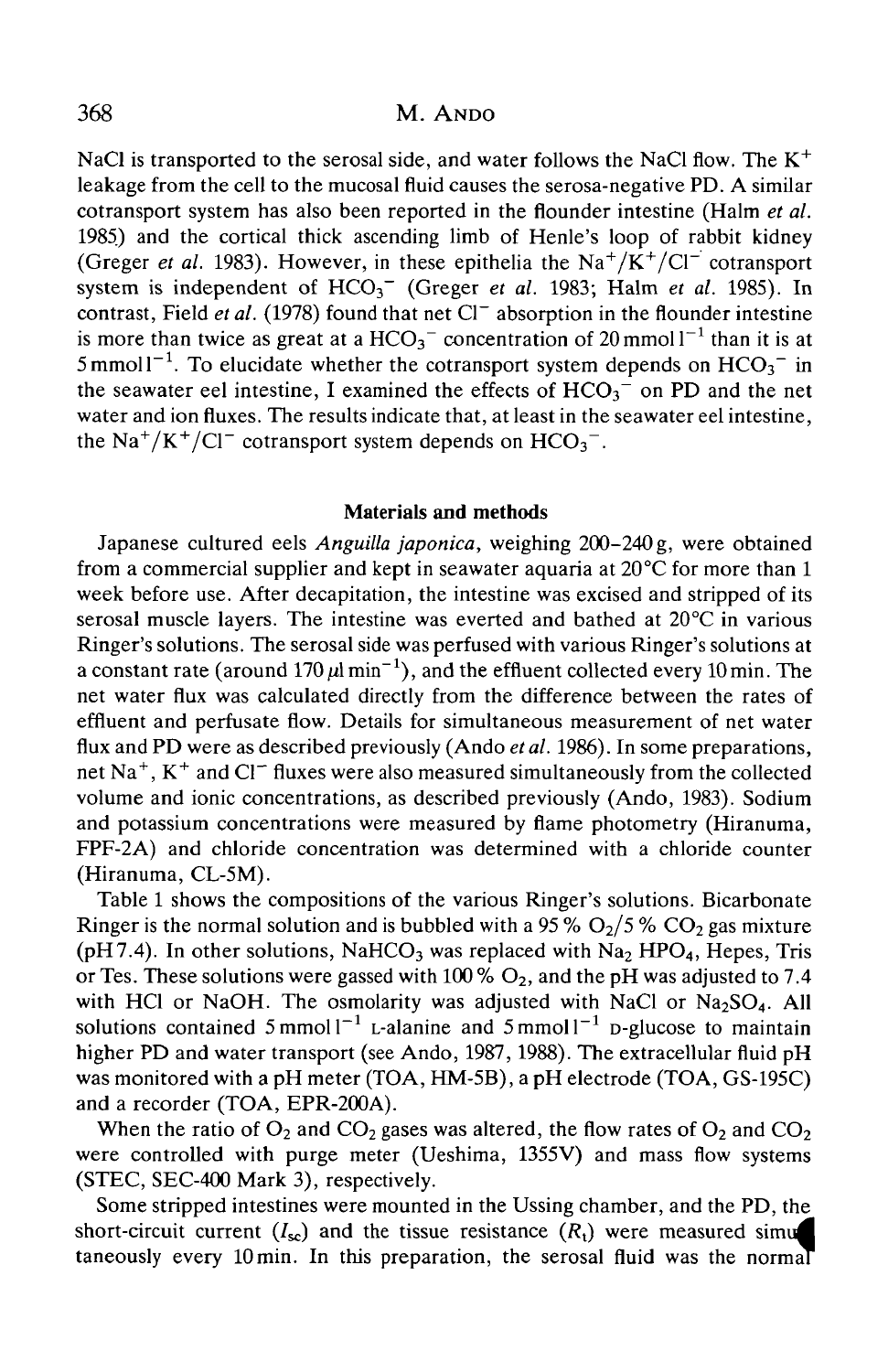| x.<br>$\mathbf{r}$<br>л.<br>, |           |       |             |            |  |
|-------------------------------|-----------|-------|-------------|------------|--|
| HCO <sub>3</sub>              | Phosphate | Hepes | <b>Tris</b> | <b>Tes</b> |  |
| 118.5                         | 137.4     | 118.5 | 118.5       | 118.5      |  |
| 4.7                           | 4.7       | 4.7   | 4.7         | 4.7        |  |
| 3.0                           | 3.0       | 3.0   | 3.0         | 3.0        |  |
| 1.2                           | 0.6       | 1.2   | 1.2         | 1.2        |  |
| 1.2                           | 1.2       | 1.2   | 1.2         | 1.2        |  |
| 24.9                          |           |       |             |            |  |
|                               | 2.5       |       |             |            |  |
|                               |           | 15.5  |             |            |  |
|                               |           |       | 10.7        |            |  |
|                               |           |       |             | 15.5       |  |
|                               |           | 6.2   |             | 6.2        |  |
|                               |           |       | 9.2         |            |  |
|                               |           | 9.3   | 9.9         | 9.3        |  |
| 5.0                           | 5.0       | 5.0   | 5.0         | 5.0        |  |
| 5.0                           | 5.0       | 5.0   | 5.0         | 5.0        |  |
|                               |           |       |             |            |  |

Table 1. Composition of experimental solutions (mmoll<sup>-1</sup>)

 $HCO<sub>3</sub><sup>-</sup>$  Ringer's solution, while the mucosal side was bathed with unbuffered Ringer's solution  $(mmol1^{-1})$ : NaCl, 118.5; sodium gluconate, 24.3; KCl, 2.3; potassium acetate, 3.6; CaCl<sub>2</sub>, 3.0; MgCl<sub>2</sub>, 1.2 (bubbled with 100 % O<sub>2</sub>). The pH in the mucosal fluid was clamped at 7.4 with a pH-stat (TOA, HSM-10A) by titrating automatically with  $20$  mmol  $1^{-1}$  HCl. From the amount of HCl titrated, the rate of mucosal alkalinization  $(J<sub>m</sub><sup>OH</sup>)$  was calculated. Details of the pH-stat method are described in the accompanying paper (Ando and Subramanyam, 1990).

#### **Results**

## *Effects of replacement of bicarbonate buffer with other buffers*

Fig. 1 shows the effects of replacement of  $HCO<sub>3</sub><sup>-</sup>$  buffer with other buffers on the PD and net water flux. When the bicarbonate-buffered solutions bathing both sides of the intestine were replaced with phosphate-, Hepes-, Tris- or Tes-buffered solutions, the serosa-negative PD decreased gradually with time, accompanied by a decrease in the net water flux. After reintroduction of  $HCO_3^-$  buffer, the PD and the net water flux tended to return to their original levels, but did not recover completely. These results suggest that the serosa-negative PD and the net water flux can be maintained at a high level only in the presence of the  $HCO<sub>3</sub>$ <sup>-</sup> buffer system. It is also possible that all these four buffers could have some toxic effects on this tissue. In the next experiment, therefore, without using other buffer systems,  $HCO<sub>3</sub><sup>-</sup>$  concentration was decreased in steps, keeping the pH at 7.4 by simultaneously reducing  $CO_2$  pressure (Fig. 2). When the  $HCO_3^-$  concentration was reduced, both PD and the net water flux decreased.

Table 2 demonstrates that the net Na<sup>+</sup> and Cl<sup>-</sup> fluxes from mucosa to serosa are almost halved in phosphate Ringer's solution. Since net NaCl absorption across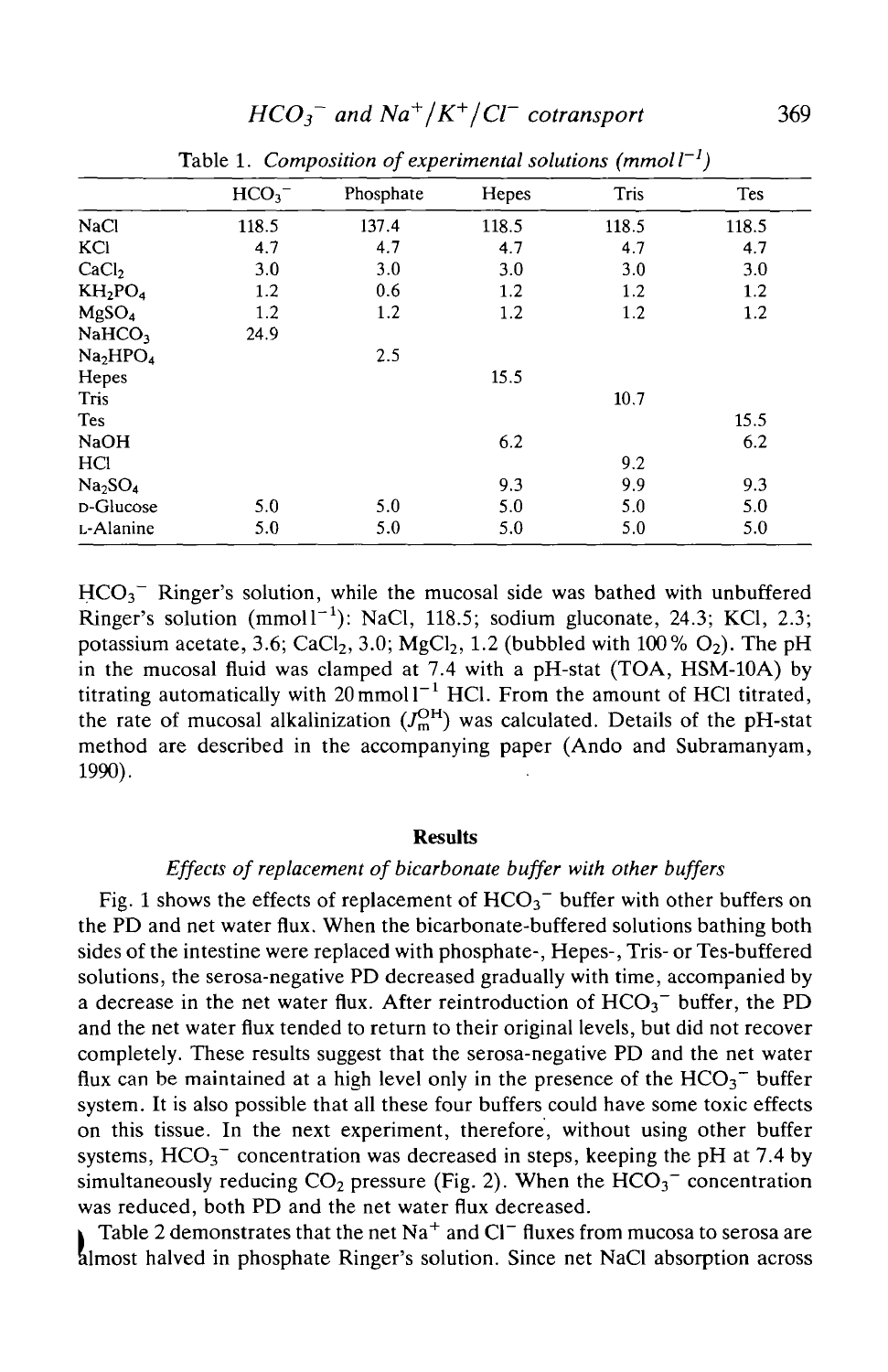

Fig. 1. Effects of replacing the  $HCO<sub>3</sub><sup>-</sup>$  buffer with various buffer solutions on the transepithelial potential (PD) and the net water flux. After bathing both sides of the intestine with  $HCO<sub>3</sub><sup>-</sup>$  Ringer's solution, the  $HCO<sub>3</sub><sup>-</sup>$  buffer in both fluids was replaced with phosphate ( $\bullet$ ), Hepes ( $\triangle$ ), Tris ( $\square$ ) or Tes ( $\bigcirc$ ) buffer (30 min). It takes 10 min to replace the serosal fluid with new test solution by perfusion. At  $90 \text{ min}$ , the  $HCO_3^$ buffer was reintroduced in both mucosal and serosal fluids. Each point indicates the mean value. The sample sizes were: phosphate, 6; Hepes, 5; Tris, 5; Tes, 3.

the seawater eel intestine is due to  $\text{Na}^+/K^+/Cl^-$  cotransport (Ando and Utida, 1986), this result indicates that the  $\text{Na}^+/\text{K}^+/\text{Cl}^-$  cotransport system depends on the  $HCO<sub>3</sub><sup>-</sup>$  buffer system. However, since the  $HCO<sub>3</sub><sup>-</sup>$  buffer system consists of  $HCO<sub>3</sub><sup>-</sup>$  and CO<sub>2</sub> and the latter is also omitted in the  $HCO<sub>3</sub><sup>-</sup>$ -free Ringer's solution, I performed the following experiments to discriminate between the effects of  $HCO<sub>3</sub><sup>-</sup>$  and  $CO<sub>2</sub>$ .

## *Effects of CO2*

Whilst keeping  $HCO_3^-$  concentration at 24.9 mmol1<sup>-1</sup>,  $CO_2$  pressure was altered in stepwise increments (Fig. 3). The pH in the bathing solution was also monitored simultaneously together with the PD and the net water flux. When mucosal  $CO<sub>2</sub>$  pressure was raised (20.9%) and the serosal fluid was gassed with  $95\%O_2/5\%CO_2$  (pH7.4), the serosa-negative PD and the net water flux decreased, accompanied by an acidification (pH6.8) in the mucosal fluid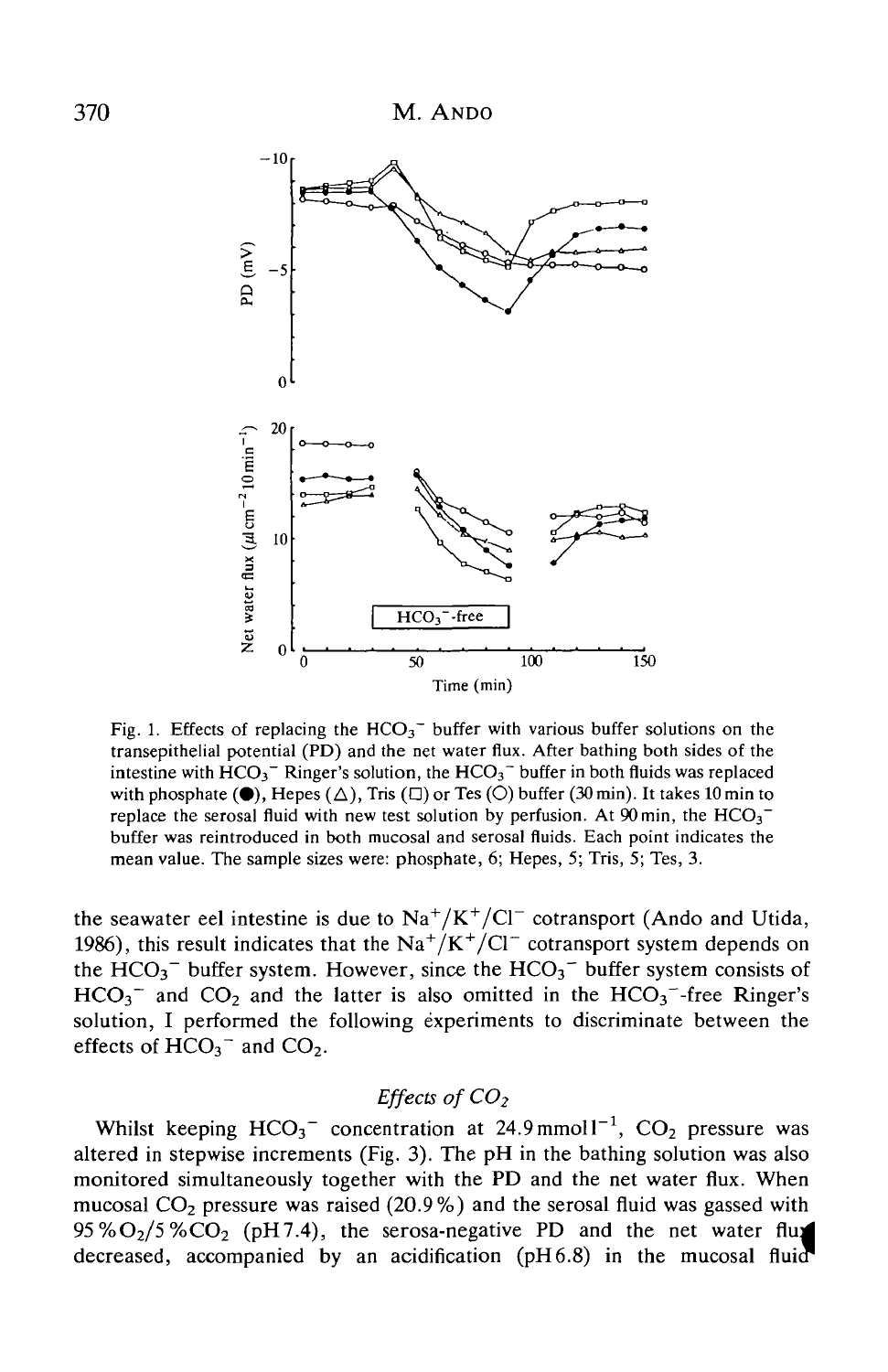

Fig. 2. The concentration-dependence of the effects of  $HCO<sub>3</sub><sup>-</sup>$ . After measuring transepithelial potential (PD)  $(O)$  and net water flux  $(\bullet)$  in normal Ringer's solution  $([HCO<sub>3</sub>^-] \approx 24.9$  mmoll<sup>-1</sup>),  $HCO<sub>3</sub>^-$  concentration was reduced stepwise by substituting with Cl<sup>-</sup>, as shown in the lower panel at the times indicated by arrows. On reduction of the  $HCO_3^-$  concentration,  $CO_2$  pressure was lowered simultaneously to maintain the pH at 7.4. Discontinuous lines show that measurements were interrupted for 10 min, the time required to replace the serosal fluid with the test solution by perfusion.

| seawaier eel intestine             |                   |                                                      |                       |                        |                                                                                      |  |  |  |
|------------------------------------|-------------------|------------------------------------------------------|-----------------------|------------------------|--------------------------------------------------------------------------------------|--|--|--|
|                                    | <b>PD</b>         | $J_{\rm net}^{\rm Na}$                               | $J_{\sf net}^{\sf K}$ | $J_{\rm net}^{\rm CI}$ |                                                                                      |  |  |  |
| <b>Buffer</b>                      | (mV)              | $(\mu$ equiv cm <sup>-2</sup> 10 min <sup>-1</sup> ) |                       |                        | $J_{\text{net}}^{\text{H}_2\text{O}}$<br>(µl cm <sup>-2</sup> 10 min <sup>-1</sup> ) |  |  |  |
| HCO <sub>3</sub>                   | $-8.5 \pm 0.6$    | $3.3 \pm 0.3$                                        | $-0.1 \pm 0.1$        | $3.0 \pm 0.2$          | $15.4 \pm 1.4$                                                                       |  |  |  |
| Phosphate<br>$(60 \,\mathrm{min})$ | $-2.9 \pm 0.5$ ** | $1.5 \pm 0.3$ *                                      | $0.0 \pm 0.0$         | $1.3 \pm 0.2$ **       | $7.5 \pm 0.9$ **                                                                     |  |  |  |
| Difference <sup>†</sup>            | $-5.6 \pm 0.3$    | $1.8 + 0.3$                                          | $-0.1 \pm 0.1$        | $1.7 \pm 0.3$          | $7.9 \pm 0.5$                                                                        |  |  |  |

Table 2. *Effects of the HCO<sub>3</sub>* buffer system on the transepithelial potential *difference (PD), net ion fluxes (J<sub>net</sub>, J<sub>net</sub>, J<sub>net</sub>) and net water flux (J<sub>net</sub>) across the seawater eel intestine*

After bathing both sides of the intestine with the normal Ringer's solution  $(HCO<sub>3</sub><sup>-</sup>)$ , the  $HCO<sub>3</sub>$ <sup>-</sup>-buffered solutions were replaced with phosphate-buffered solutions (Phosphate).

Values are mean±s.E. for six fishes.

Difference from control value,  $*P<0.01$ ,  $**P<0.001$  (paired t-test).  $\dagger$  Difference=HCO<sub>3</sub><sup>-</sup>-Phosphate.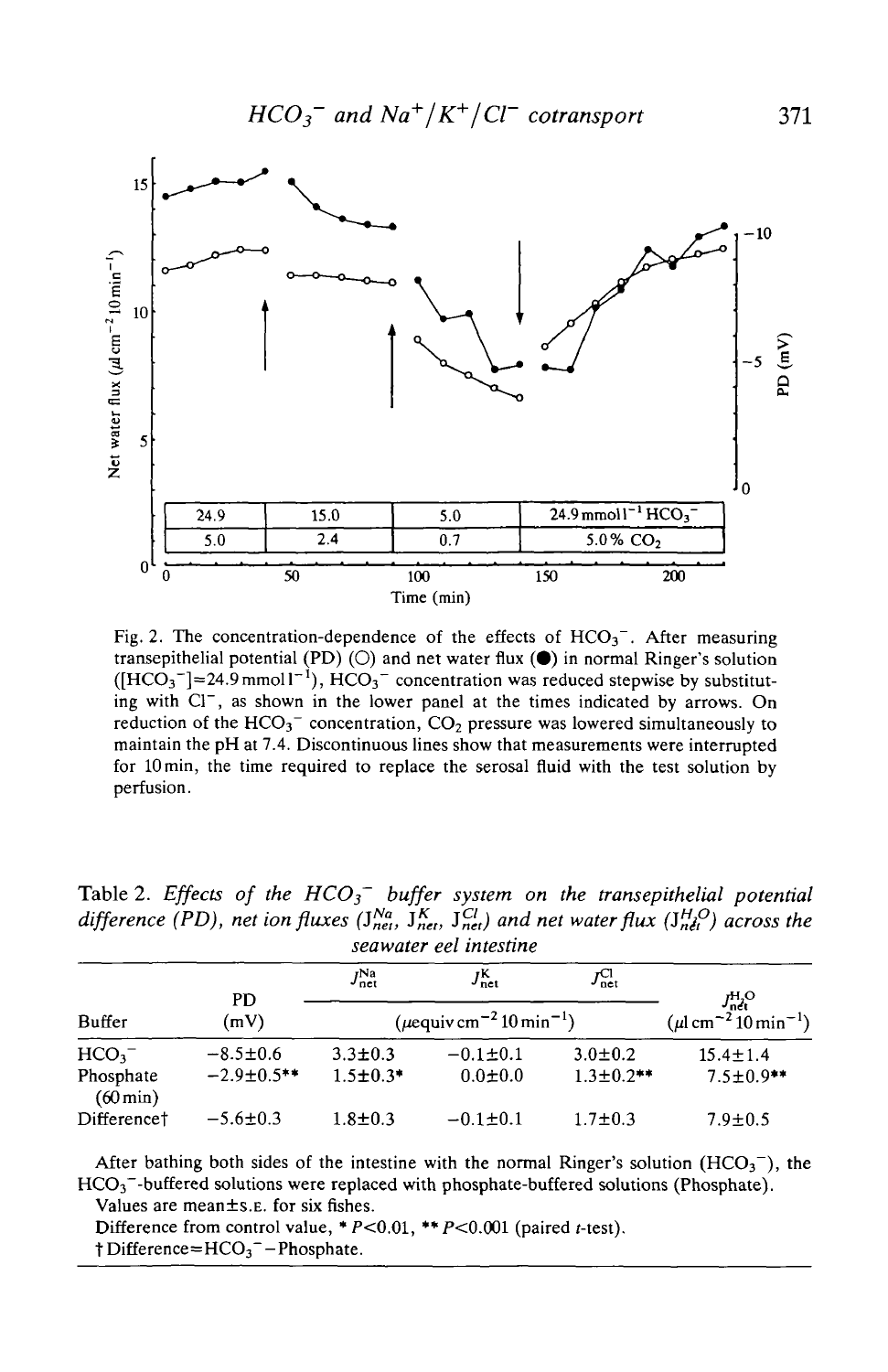

Fig. 3. Effects of  $CO<sub>2</sub>$  pressure on transepithelial potential (PD) (O) and net water flux  $(\bullet)$ . The pH change  $(\bullet)$  in the mucosal or serosal fluid was monitored simultaneously. (A) Keeping the  $HCO_3^-$  concentration at 24.9 mmol  $I^{-1}$ , the mucosal  $CO<sub>2</sub>$  pressure was altered in steps, as shown in the lower column, while the serosal  $CO<sub>2</sub>$ pressure was maintained at 5% (pH 7.4). After gassing with 5%  $CO<sub>2</sub>/95% O<sub>2</sub>$ , the  $CO<sub>2</sub>$  pressure was increased to 9.4% (first arrows), then to 20.9% (second arrows). At the third arrows, 5%  $CO<sub>2</sub>$  was reintroduced. After the control period, the  $CO<sub>2</sub>$ pressure was reduced to 1.4% (fourth arrows), then to 1.2% (fifth arrows). At the sixth arrows, 5%  $CO<sub>2</sub>$  was reintroduced. (B) Keeping  $HCO<sub>3</sub><sup>-</sup>$  concentration at  $24.9$  mmol  $1^{-1}$ , serosal CO<sub>2</sub> pressure was altered in steps, while mucosal CO<sub>2</sub> pressure was maintained at 5% (pH7.4). The altered  $CO<sub>2</sub>$  pressure is shown in the lower column. It takes 10 min to replace the serosal fluid, and this is indicated by a discontinuous line.

(Fig. 3A). PD and the net water flux increased on reducing  $CO_2$  pressure (1.2%), when the mucosal fluid was alkalinized (pH8.0). These results conflict with the idea that the lowered  $CO<sub>2</sub>$  pressure might inhibit the PD and the net water flux.

A similar experiment was performed by altering serosal  $CO<sub>2</sub>$  pressure (Fig. 3B). When serosal  $CO<sub>2</sub>$  pressure was raised (20.9%), accompanied by serosal acidification (pH6.8), PD and the net water flux decreased. After reducing  $CO<sub>2</sub>$ pressure, accompanied by serosal alkalinization (pH8.0), however, PD decreased slightly and the net water flux did not increase significantly. Strangely, after bubbling the serosal fluid with a lower  $CO_2$  pressure (pH8.0), PD and the net water flux could not be maintained but decreased gradually, even in normal Ringer's solution. It is not clear why serosal alkalinization inhibits PD and the  $n$ water flux.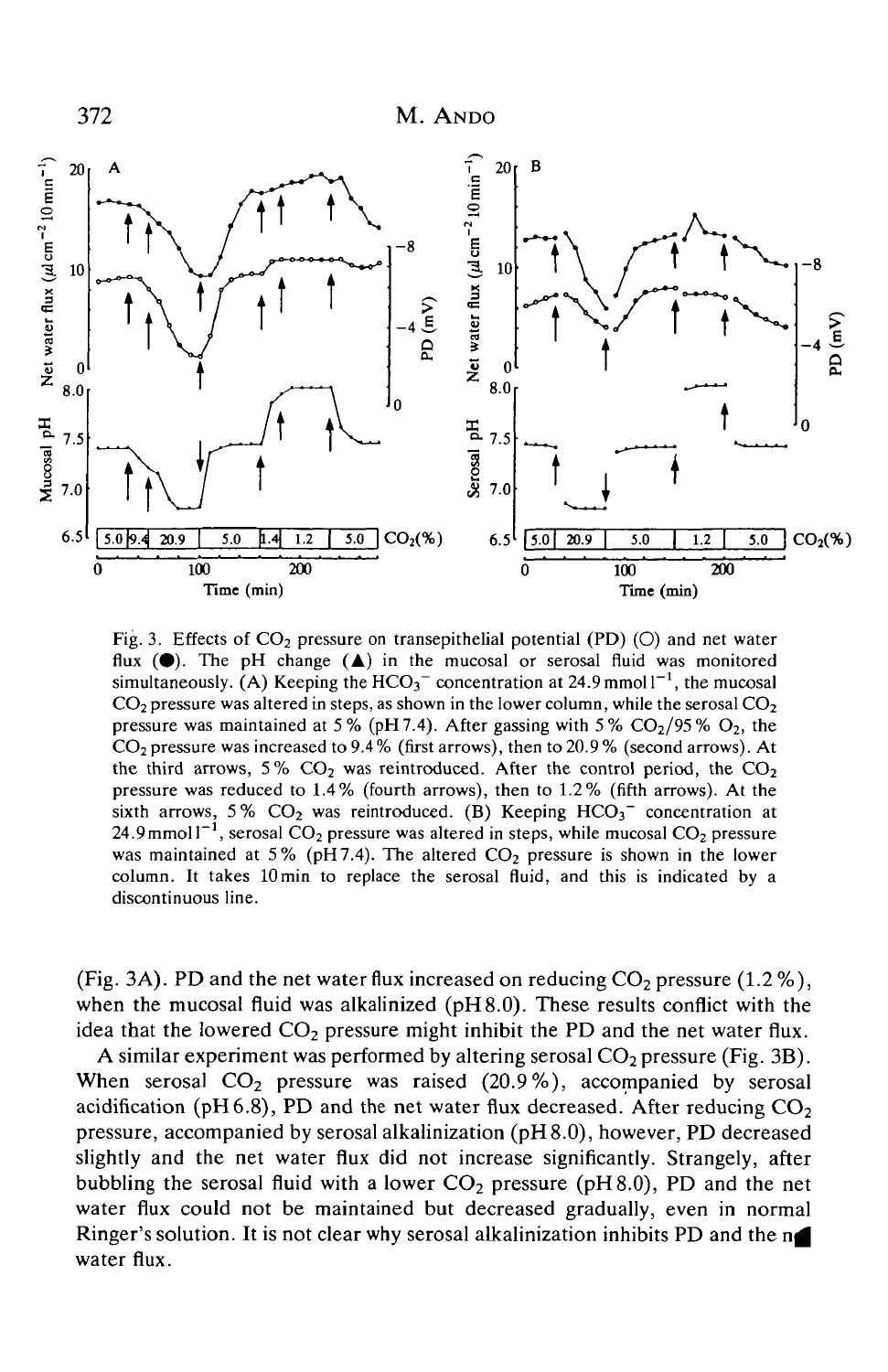# $HCO_3^-$  and  $Na^+/K^+/Cl^-$  cotransport 373

## *'Sidedness' of the effects of HCO3~*

Since  $CO_2$  itself does not enhance the PD and the net water flux,  $HCO_3^-$  in the buffer system appears to have a major role in ion and water transport. To elucidate which surface of the intestine requires  $HCO_3^-$ , mucosal and serosal  $HCO_3^-$  were omitted separately (Fig. 4). When mucosal  $HCO<sub>3</sub><sup>-</sup>$  Ringer's solution was replaced with phosphate Ringer's solution, while the serosa was being bathed with  $HCO_3^-$ Ringer's solution, the PD and the net water flux decreased only slightly. Omission of  $HCO<sub>3</sub><sup>-</sup>$  from the serosal side decreased these two parameters more distinctly. However, this inhibition was still much smaller than that observed after omitting



Fig. 4. 'Sidedness' of the effects of  $HCO<sub>3</sub><sup>-</sup>$  on transepithelial potential (PD) and net water flux. After bathing both sides of the intestine with normal  $HCO_3$ <sup>-</sup> Ringer's solutions, the  $HCO<sub>3</sub><sup>-</sup>$  buffer was replaced with phosphate buffer in either the mucosal  $(M, \bullet)$  or serosal  $(S, \bigcirc)$  fluid (first arrows). For comparison, both sides were also bathed with phosphate Ringer's solutions (B,  $\Delta$ ). At the second arrows, HCO<sub>3</sub><sup>-</sup> Ringer's solution was reintroduced. The net water flux is expressed as a percentage of the control flux obtained immediately before the replacement. Values are mean $\pm$ s.E.: sample sizes are given in parentheses.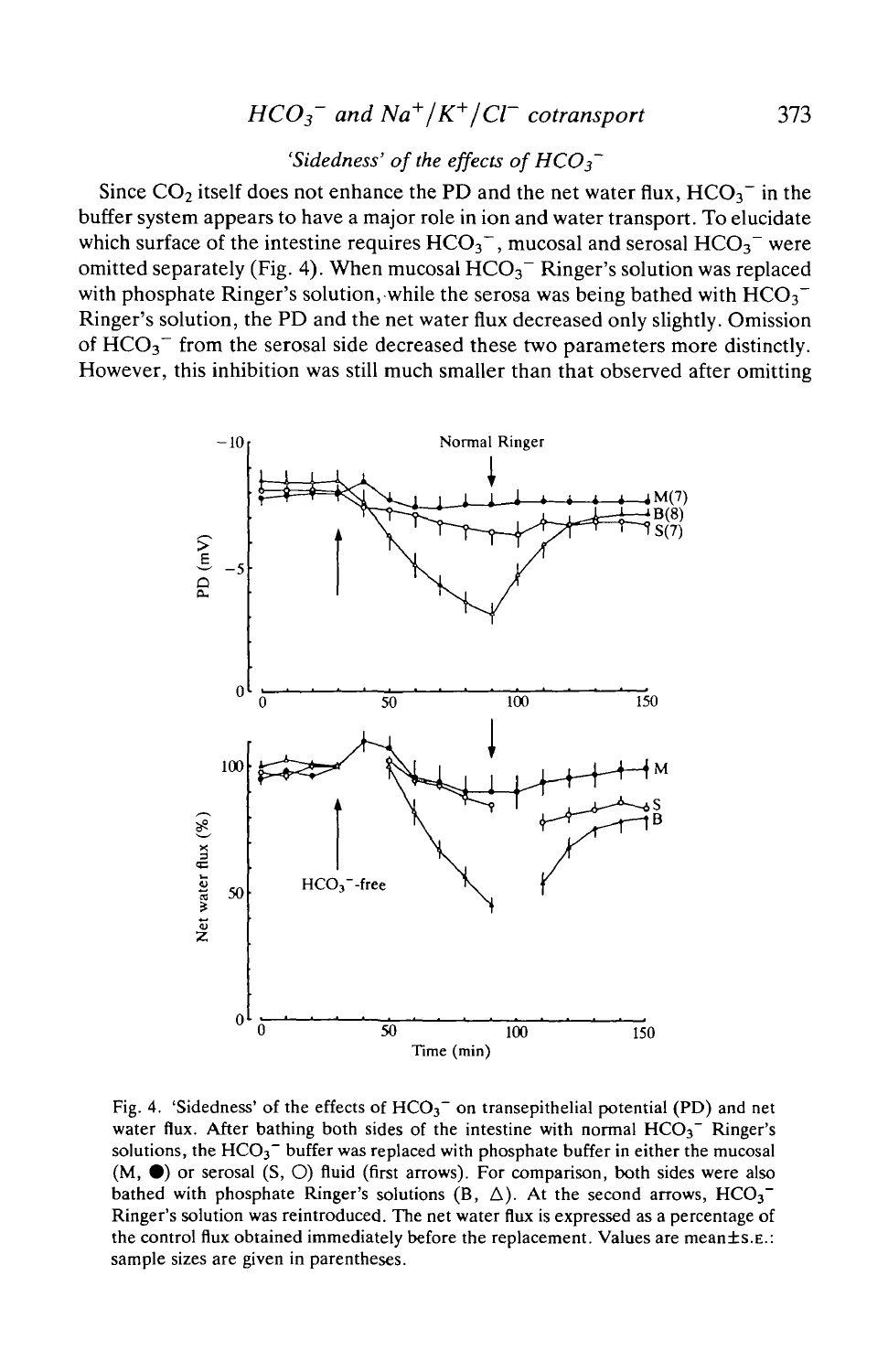

Fig. 5. 'Sidedness' of the effects of DIDS on the transepithelial potential (PD) and the net water flux. After bathing both sides with normal  $HCO<sub>3</sub><sup>-</sup>$  Ringer's solution, 1 mmol  $1^{-1}$  DIDS was applied to the mucosal  $(M, \bullet)$  or serosal  $(S, \circ)$  side or to both sides  $(B, \triangle)$ . The net water flux is expressed as a percentage of the control flux obtained immediately before addition of DIDS. Values are mean±s.E.: sample sizes are given in parentheses.

 $HCO<sub>3</sub><sup>-</sup>$  from both sides, indicating that both surfaces of the intestinal epithelium require  $HCO_3^-$ , but that the serosal side is more sensitive than the mucosal side. In other words, salt and water transport across the seawater eel intestine may be maintained by  $HCO_3^-$  supply from both the serosa and the mucosa.

To determine whether a specific  $HCO<sub>3</sub>$  uptake mechanism exists, the effects of DIDS, a well-known inhibitor of  $HCO<sub>3</sub><sup>-</sup>$  transport, were examined in the next experiment. When  $1$  mmol  $I^{-1}$  DIDS was added to the mucosal fluid, the PD and the net water flux decreased gradually (Fig. 5). More distinct effects were observed after addition of this drug to the serosal fluid. The fastest effect was obtained after application of the drug to both sides. The PD and net water flux were not restored to their original levels even after washing out the DIDS. These results suggest that DIDS-sensitive  $HCO_3^-$  uptake processes exist on both brush border and basolateral membranes of the epithelium in the seawater eel intestine,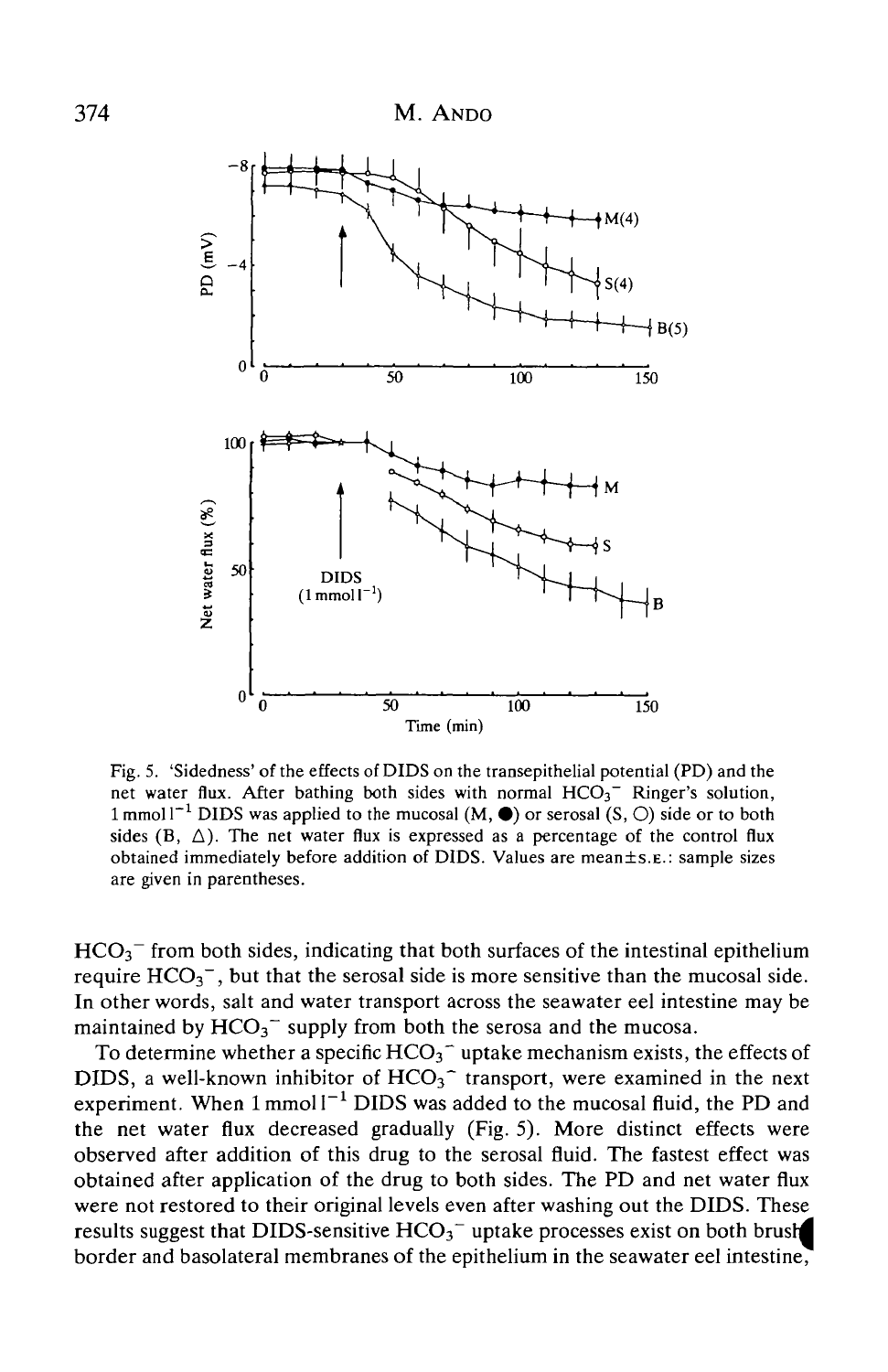and that they are more active on the basolateral membrane. Similar inhibitory effects on the PD and the net water flux were also observed after treatment with 4-acetamido-4'-isothiocyanatostilbene-2,2'-disulphonic acid (SITS), another inhibitor of  $CI^-/HCO_3^-$  exchange, or with acetazolamide, an inhibitor of carbonic anhydrase, but the effects of these drugs were smaller than those of DIDS. Addition to the mucosal side of amiloride  $(1 \text{ mmol} 1^{-1})$ , an inhibitor of Na<sup>+</sup>/H<sup>+</sup> exchange, also inhibited the net water flux, though only slightly (data not shown).

## Effects of  $Ba^{2+}$

It is well known that Ba<sup>2+</sup> inhibits K<sup>+</sup> channels in various epithelial cells (Nagel, 1979; Reuss *et al.* 1981; Smith and Frizzell, 1984; Wills and Biagi, 1982). Therefore, evidence for recycling of the leaked  $K^+$  comes from the inhibitory effects of mucosal  $Ba^{2+}$  on  $Na^{+}/K^{+}/Cl^{-}$  cotransport in the flounder intestine (Halm *et al.* 1985) and the thick ascending limb of Henle's loop of rabbit kidney (Greger *et al.* 1983). In these epithelia,  $Ba^{2+}$  was added to the Hepes-buffered Ringer's solution. However, since  $Ba^{2+}$  cannot be added directly to the  $HCO_3^-$ Ringer's solution (Ba $^{2+}$  is precipitated in the  $\mathrm{HCO_3}^-$  Ringer's solution used in the present study), and since the  $HCO_3^-$  buffer system cannot be replaced with other buffer systems in the seawater eel intestine, I looked for another experimental system in which to investigate the effect of  $Ba^{2+}$ . After several trials, I found that PD and  $I_{\rm sc}$  could be maintained at high levels when the mucosal  $HCO_3^-$  was replaced with gluconate and acetate and the mucosal pH was clamped at 7.4 with a pH-stat, while the serosa was bathed with the normal  $HCO<sub>3</sub><sup>-</sup>$  Ringer's solution (see Materials and methods). When PD,  $I_{\rm sc}$ ,  $R_{\rm t}$  and  $J_{\rm m}^{\rm OH}$  reached a steady level under such conditions,  $BaCl_2$  (5 mmol  $1^{-1}$ ) was added to the mucosal fluid (Fig. 6A). After treatment with  $Ba^{2+}$ , PD and  $I_{sc}$  decreased immediately, accompanied by a small increase in  $R_{\rm t}$ , suggesting that  ${\rm Ba}^{2+}$  partially inhibits the K+ leakage through the brush-border membrane. After a latent period (about 10 min),  $\bar{J}_{m}^{OH}$  also increased.

To compare the effects of DIDS and  $Ba^{2+}$ , 5 mmol  $l^{-1}$  BaCl<sub>2</sub> was added to the mucosal fluid after pretreatment with DIDS (Fig. 6B). When DIDS ( $0.5\,\mathrm{mmol}\,\mathrm{l}^{-1})$ was added to the serosal fluid, PD and  $I_{\rm sc}$  decreased gradually, as shown in Fig. 5. At the same time, *Rt* increased gradually, indicating an inhibition of ionic conduction. During this period,  $J^{\text{OH}}_{m}$  decreased gradually, suggesting that  $HCO_3^$ transport from serosa to mucosa is inhibited by DIDS (see Ando and Subramanyam, 1990). In the presence of DIDS, addition of  $Ba^{2+}$  evoked no change in any of these four parameters, suggesting that the effects of  $Ba^{2+}$  are identical to those of DIDS.

## **Discussion**

The present study is the first report of  $HCO_3^-$ -dependence in a  $Na^+/K^+/Cl^$ ptransport system. When the  $HCO<sub>3</sub><sup>-</sup>$  buffer system was replaced with a phosphate buffer, the serosa-negative PD and the net water flux were inhibited,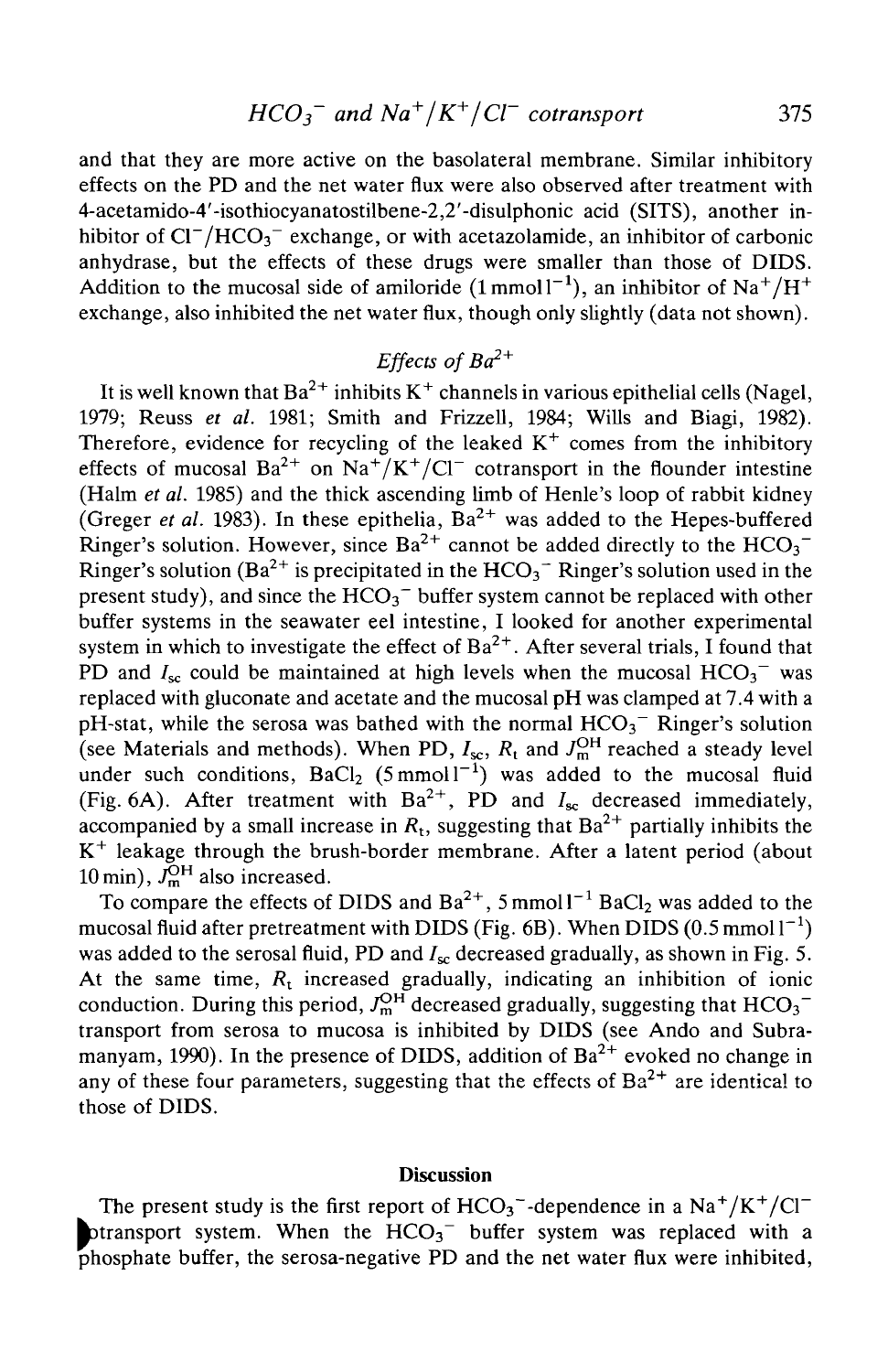

Fig. 6. The effects of  $Ba^{2+}$  on transepithelial potential (PD,  $\circlearrowright)$ , short-circuit current  $(I_{\mathbf{x}_0}, \bullet)$ , tissue resistance  $(R_1, \triangle)$  and the rate of mucosal alkalinization  $(J_{\mathbf{m}}^{\mathrm{OH}}, \square)$  in the absence or presence of DIDS. (A) Effects of  $Ba^{2+}$  in the absence of DIDS. After bathing the mucosa with unbuffered Ringer's solution, the pH was clamped at 7.4 with a pH-stat, the serosa was bathed with normal  $HCO<sub>3</sub>^-$  Ringer's solution (pH7.4), and  $5 \text{ mmol}1^{-1}$  BaCl<sub>2</sub> was added to the mucosal fluid (arrows). (B) Effects of Ba<sup>2+</sup> in the presence of DIDS. After incubating the intestine under the same conditions as in A,  $0.5$  mmol P<sup>-1</sup> DIDS was added to the serosal fluid (first arrows). At the second arrows,  $5 \text{ mm}$ ol P<sup>-1</sup> BoCl, was added to the mucosal fluid. M or S in parantheses denotes the  $5$  mmol $1^{-1}$  BaCl<sub>2</sub> was added to the mucosal fluid. M or S in parentheses denotes the side to which the drug was applied (mucosal or serosal).

accompanied by an attenuation in net Na<sup>+</sup> and Cl<sup>-</sup> fluxes from mucosa to serosa. Since the net Na<sup>+</sup> and Cl<sup>-</sup> fluxes are due to Na<sup>+</sup>/K<sup>+</sup>/Cl<sup>-</sup> cotransport and the serosa-negative PD is due to  $K^+$  leakage coupled to that cotransport, these results indicate that the  $\text{Na}^+/ \text{K}^+/ \text{Cl}^-$  cotransport system is inhibited in phosphatebuffered solutions. However, these inhibitory effects were not specific for phosphate. Similar inhibition of PD and net water flux was also observed in other buffer solutions such as Hepes, Tris and Tes. In all these treatments, the  $HCO_3^$ buffer system was omitted. Moreover, PD and the net water flux were dependent on the presence of  $HCO_3^-$  in the bathing media. All these results indicate that the  $Na^+/K^+/Cl^-$  cotransport system depends on the  $HCO_3^-$  buffer system. Although the HCO<sub>3</sub><sup> $-$ </sup> buffer system consists of HCO<sub>3</sub><sup> $-$ </sup> and CO<sub>2</sub>, higher CO<sub>2</sub> pressure at constant  $HCO_3^-$  concentration did not enhance, but inhibited, the PD and the ne water flux, indicating that the inhibitory effects observed after removal of the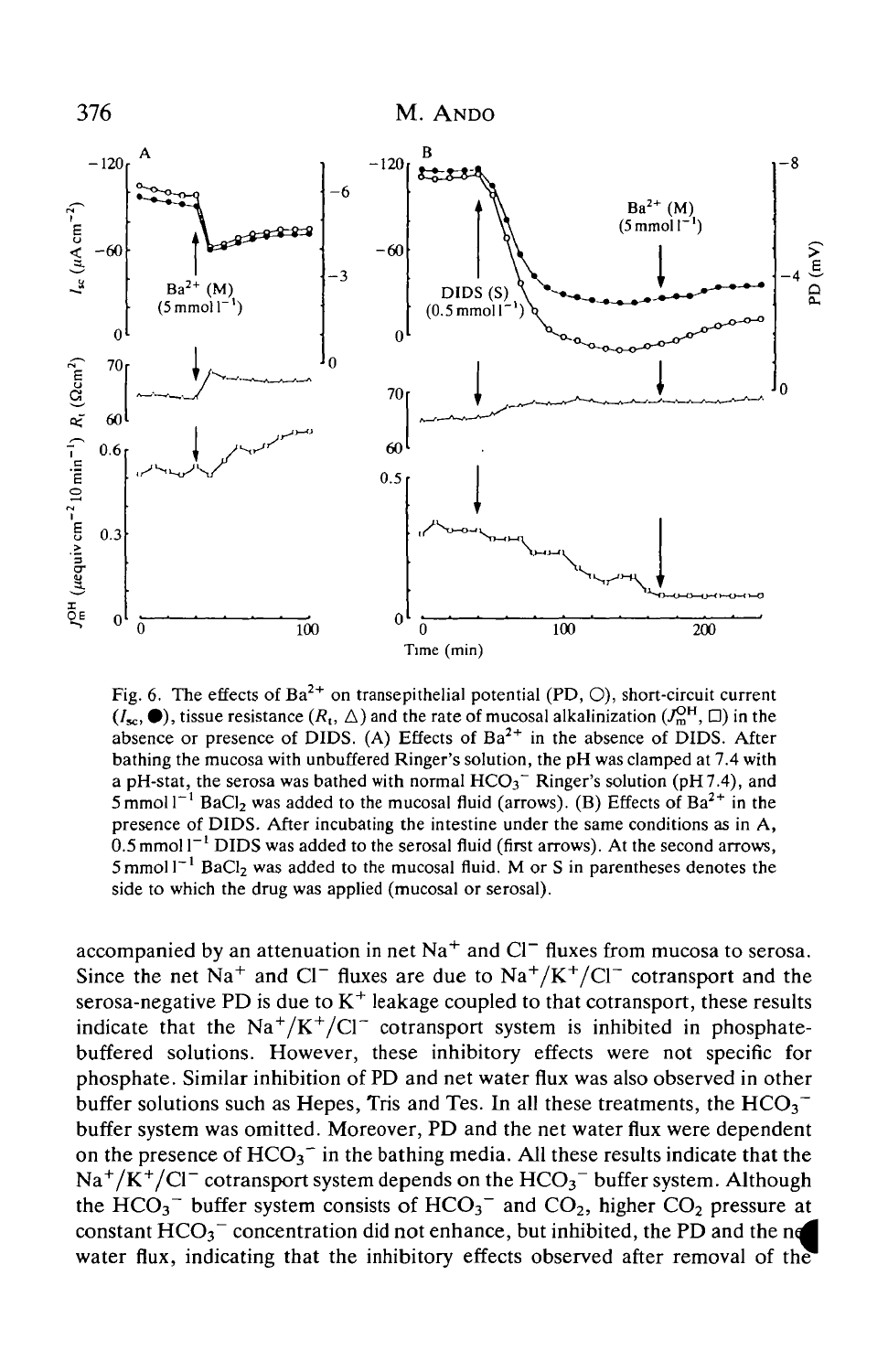$HCO<sub>3</sub>$ <sup>-</sup> buffer system are not the result of the omission of  $CO<sub>2</sub>$ . With increased  $CO<sub>2</sub>$  pressure, the pH in the mucosal fluid was lowered. In contrast, lowered  $CO<sub>2</sub>$ pressure caused mucosal alkalinization and enhanced the PD and the net water flux. These effects of  $CO<sub>2</sub>$  will be due to pH change, since similar pH-dependence of PD and  $I_{\rm sc}$  has been reported in the seawater eel intestine in Tris Ringer's solution without  $CO<sub>2</sub>$  (Hirano *et al.* 1976); the lower the mucosal pH, the smaller are the PD and  $I_{sc}$ . Recently, Charney *et al.* (1988) have also demonstrated in the flounder intestine that the  $I_{sc}$  and the net Cl<sup>-</sup> flux from mucosa to serosa depend on the bathing solution pH; the higher the pH, the greater are the  $I_{\rm sc}$  and the Cl<sup>-</sup> transport.

Because  $CO<sub>2</sub>$  itself does not enhance the PD and the net water flux,  $HCO<sub>3</sub>$ appears to play a major role in ion and water transport. However, it is unlikely that  $HCO<sub>3</sub>$ <sup> $-$ </sup> absorption itself contributes to the serosa-negative PD and water absorption, because the effects of mucosal  $HCO<sub>3</sub><sup>-</sup>$  are smaller than those of serosal  $HCO_3^-$ . In addition, the inhibitory effects of DIDS were more pronounced from the serosal side. Since DIDS is a known inhibitor of  $HCO<sub>3</sub>$ transport in red blood cells (Cabantchik and Rothstein, 1972), *Necturus* gallbladder (Marsh and Spring, 1985) and bovine corneal endothelial cells (Jentsch *et al.* 1988), this result suggests that the PD and the net water flux are maintained by a DIDS-sensitive  $HCO_3^-$  uptake process, mainly through the basolateral membrane of the epithelium, but with a minor part through the brush-border membrane. All the present results support the idea that  $Na^{+}/K^{+}/Cl^{-}$  cotransport in the seawater eel intestine is controlled by intracellular  $HCO_3^-$  concentration.

Mucosal Ba<sup>2+</sup> also inhibited PD and  $I_{\rm sc}$  and enhanced  $R_{\rm t}$ . All these effects can be explained by a blocking action of  $Ba^{2+}$  on the K<sup>+</sup> channels that exist on the brush-border membrane of the eel intestinal epithelium. However, these effects of  $Ba^{2+}$  were completely abolished after pretreatment with serosal DIDS, suggesting that these two drugs evoke the same result. Since  $Ba^{2+}$  inhibits apical  $K^+$  channels and serosal DIDS inhibits  $HCO<sub>3</sub><sup>-</sup>$  transport from serosa to mucosa (Ando and Subramanyam, 1990), these results suggest that the apical  $K^+$  channels are controlled by the intracellular  $HCO<sub>3</sub><sup>-</sup>$  concentration. Although the inhibitory effects of  $Ba^{2+}$  are not complete, this may be due to the presence of  $K^+$  in the mucosal fluid, since it is reported in the mouse thick ascending limb of Henle that blockade of apical K<sup>+</sup> channels is complete only at  $0 \text{ mmol} 1^{-1} K^+$  and high Ba<sup>2+</sup> concentration (Hebert *et al.* 1984; Hebert and Andreoli, 1986).

Intracellular  $HCO_3^-$  concentration may control cytoplasmic  $H^+$  concentration (pHi). Such a regulatory role of  $HCO<sub>3</sub><sup>-</sup>$  in pHi homeostasis has recently been demonstrated in bovine corneal endothelial cells (Jentsch *et al.* 1988). Furthermore, it has been reported in pancreatic  $\beta$ -cells (Cook *et al.* 1984), liver cells (Henderson *et al.* 1988) and amphibian kidney tubules (Oberleithner *et al.* 1987) that intracellular acidification inhibits  $K^+$  channels. Therefore, it is likely that similar pHi-sensitive  $K^+$  channels also exist in the seawater eel intestine. The bresent results demonstrate that lowered extracellular pHi caused inhibition of both the PD and the net water flux. Although pHi was not measured directly in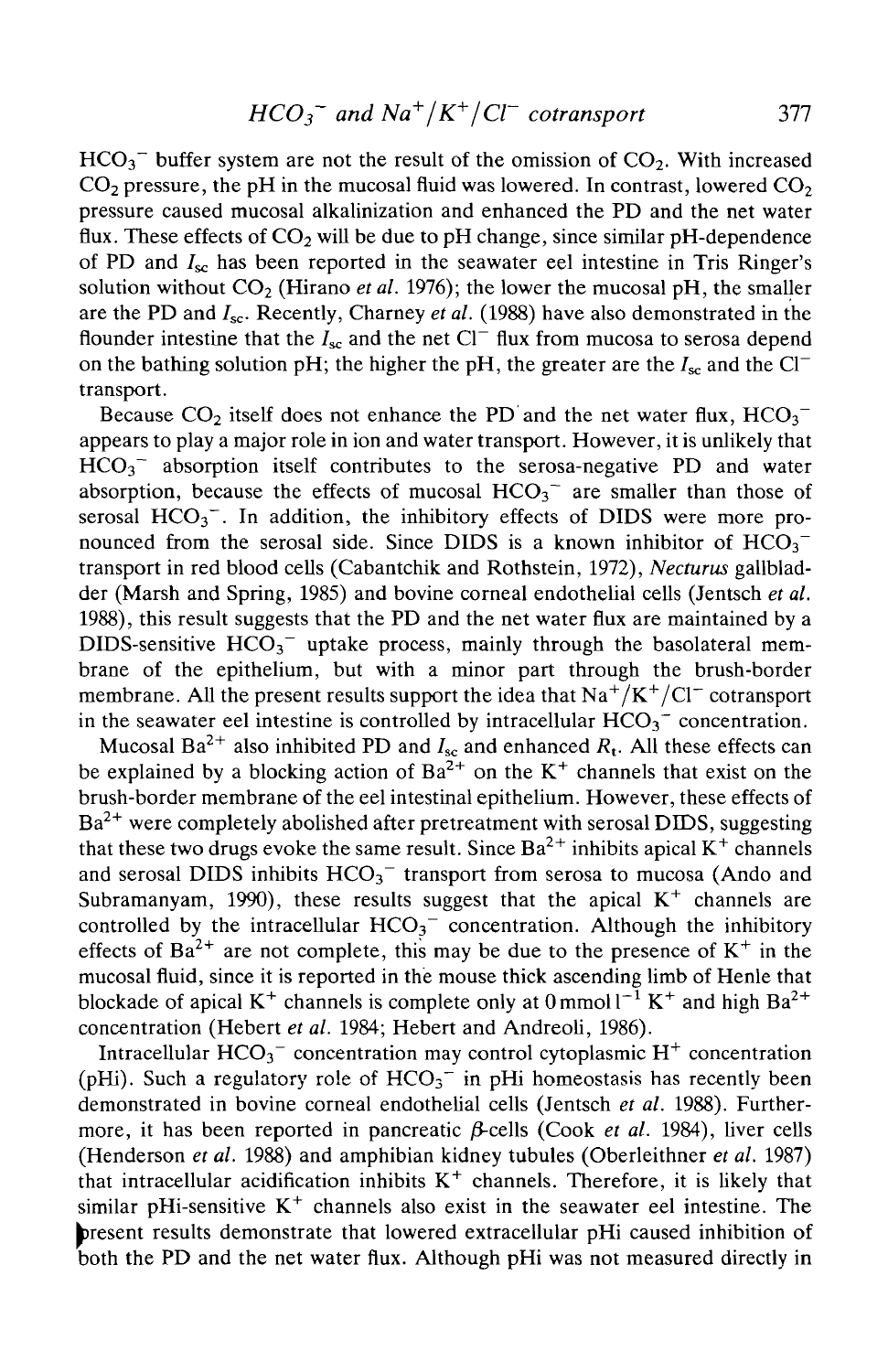this study, it can be stated qualitatively that increased  $CO<sub>2</sub>$  pressure  $(P<sub>CO</sub>)$  reduces pHi according to the Henderson–Hasselbalch equation,  $pH=6.1+log(\overline{HCO_3}^{-1})/$  $(0.03P<sub>CO</sub>)$ , since CO<sub>2</sub> diffuses very easily across the plasma membrane (Malnic, 1980). In addition, the inhibitory effect of amiloride on the net water flux also supports the hypothesis that intracellular acidification lowers the rate of water absorption, since amiloride is known to lower pHi by inhibiting  $Na^+/H^+$ exchange. However, in the presence of HCO<sub>3</sub><sup>-</sup>, the contribution of Na<sup>+</sup>/H<sup>+</sup> exchange to pHi homeostasis seems to be smaller, at least in the eel intestine, than that of the  $HCO<sub>3</sub>$ <sup>-</sup> transport system(s), since the effect of amiloride is smaller than that of DIDS or  $HCO_3^-$  removal. If the Ba<sup>2+</sup>-sensitive K<sup>+</sup> leakage in the brushborder membrane is due to such a pHi-sensitive  $K^+$  channel, intracellular acidification induced by  $HCO<sub>3</sub><sup>-</sup>$  removal from the bathing media or by diminishing  $HCO_3^-$  transport with DIDS may inhibit the  $K^+$  leakage into the mucosal fluid. Inhibition of this  $K^+$  leakage will diminish the serosa-negative PD, secondarily reducing  $\text{Na}^+/ \text{K}^+/ \text{Cl}^-$  cotransport, and thus inhibiting water transport.

I wish to thank Professors Makoto Kobayashi and Yojiro Muneoka, Faculty of Integrated Arts and Sciences, Hiroshima University, for this helpful advice. This research was supported in part by a Grant-in-Aid no. 01304027 from the Ministry of Education, Science and Culture, Japan.

### References

- ANDO, M. (1983). Potassium-dependent chloride and water transport across the seawater eel intestine. J. Membrane Biol. 73, 125-130.
- ANDO, M. (1987). Regulation by intracellular alanine of water transport across the seawater eel intestine. Zool. Sci. 4, 37-44.
- ANDO, M. (1988). Amino acid metabolism and water transport across the seawater eel intestine.<br>*J. exp. Biol.* 138, 93-106.
- ANDO, M., SASAKI, H. AND HUANG, K. C. (1986). A new technique for measuring water transport across the seawater eel intestine. *J. exp. Biol.* 122, 257–268.
- ANDO, M. AND SUBRAMANYAM, M. V. V. (1990). Bicarbonate transport systems in the intestine of the seawater eel. *J. exp. Biol.* **150**, 381–394.
- ANDO, M. AND UTIDA, S. (1986). Effects of diuretics on sodium, potassium, chloride and water transport across the seawater eel intestine. Zool. Sci. 3. 605–612.
- CABANTCHIK, Z. I. AND ROTHSTEIN, A. (1972). The nature of the membrane sites controlling anion permeability of human red blood cells as determined by studies with disulfonic stilbene derivatives. J. Membrane Biol. 10, 215-255.
- CHARNEY, A. N., SCHEIDE, J. I., INGRASSIA, P. M. AND ZADUNAISKY, J. A. (1988). Effect of pH on chloride absorption in the flounder intestine. Am. J. Physiol. 255, G247–G252.
- Cook, D. L., Ikeuchi, M. AND FUJIMOTO, W. Y. (1984). Lowering of pHi inhibits Ca<sup>2+</sup>-activated  $K^+$  channels in pancreatic  $\beta$ -cells. Nature, Lond. 311, 269–271.
- FIELD, M., KARNAKY, K. J., JR, SMITH, P. L., BOLTON, J. E. AND KINTER, W. B. (1978). Ion transport across the isolated intestinal mucosa of the winter flounder, *Pseudopleuronectes americanus.* I. Functional and structural properties of cellular and paracellular pathways for
- GREGER, R., SCHLATTER, E. AND LANG, F. (1983). Evidence for electroneutral sodium chloride, cotransport in the cortical thick ascending limb of Henle's loop of rabbit kidney. *Pfliigem Arch. ges. Physiol.* **396,** 308-314.